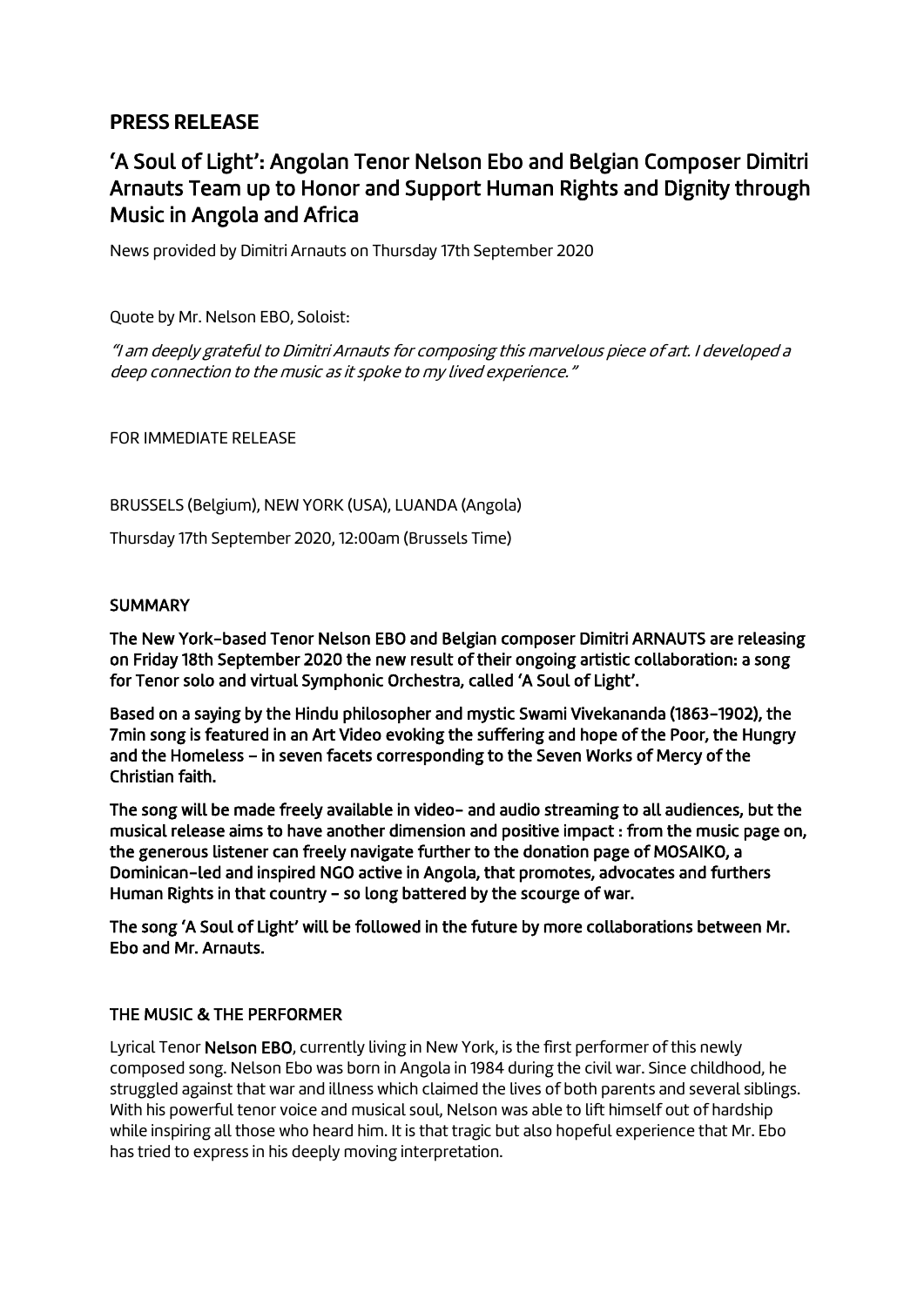Nelson Ebo declared: "I am deeply grateful to Dimitri Arnauts for composing this marvelous piece of art. I developed a deep connection to the music as it spoke to my lived experience."

The music of 'Soul of Light' is an original composition written by Dimitri ARNAUTS.

Dimitri Arnauts (°1973) is a Belgium-based composer who has dedicated himself to uplift and delight hearts, souls, and minds through the reaffirmed beauty of melody, tonal harmony, polyphony, fugue and counterpoint, and through the innumerable colors of instruments and human voices.

Dimitri Arnauts said: "I feel very honored and blessed by the fruitful collaboration with Mr. Ebo, and I believe he has recorded the best possible performance of my song: one full of emotion, dignity and hope – but without trying to escape the cruel reality of suffering and despair: instead, elevating both towards the Creator, in a lament infused with a nearly prophetic nobility and urgency. I sense we both did our utmost best to sincerely serve the cause of the Poor and the Afflicted in Angola, Mr. Ebo's country of origin that is very dear to his heart."

The whole project was written, recorded, and produced during the Lockdown due to the COVID-19 pandemic.

Web address of the project:

<https://www.africanmuse.art/souloflight>

Or also on

<https://www.dimitriarnauts.com/souloflight>

<https://www.nelsonebo.net/soul-of-light>

END

## **CONTACTS**

Nelson EBO Email[: info@nelsonebo.net](mailto:info@nelsonebo.net) www.nelsonebo.net

Dimitri ARNAUTS Tel: +32 471 41 53 49 Email[: dimitri.arnauts@outlook.com](mailto:dimitri.arnauts@outlook.com) www.dimitriarnauts.com

MOSAIKO Tel: + 244 912 508 604 Email: mosaiko@mosaiko.op.org

ABOUT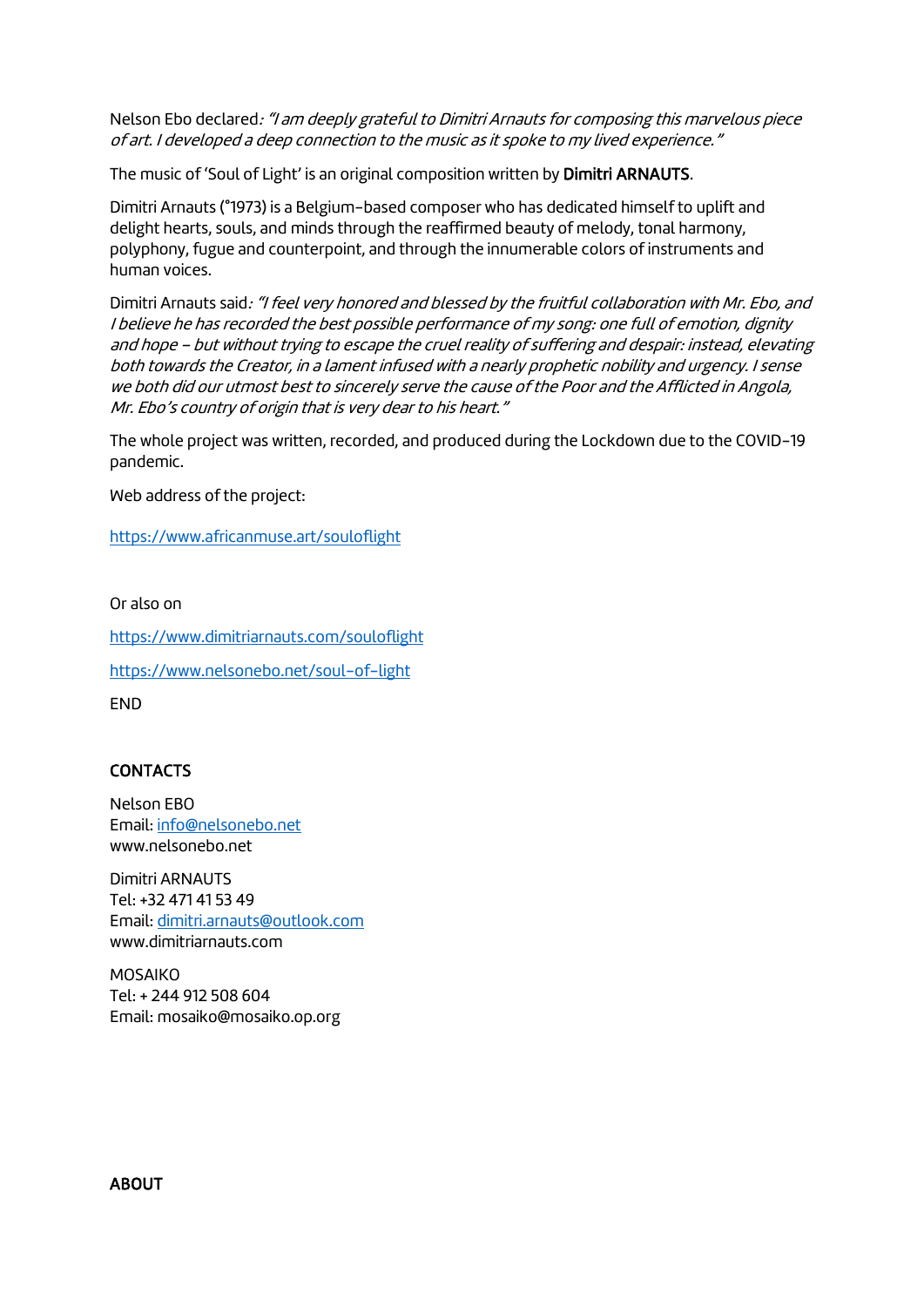#### ABOUT THE SOLOIST

Nelson Ebo was born in Angola in 1984 during the civil war. Since childhood, he struggled against that war and illness which claimed the lives of both parents and several siblings. With his powerful tenor voice and musical soul, Nelson was able to lift himself out of hardship while inspiring all those who heard him.

At the age of 14, Nelson was first introduced to choral music in his local church. His fascination with opera began by chance when he heard a CD of opera luminaries Luciano Pavarotti and Placido Domingo and taught himself to sing like them. He began to sing in Casa 70 in Luanda to pay for his own education and family's wellbeing.

In 2001, Nelson was invited to sing at a human rights song contest organized jointly by the UN and the Angolan Ministry of Justice. Impressed with Nelson's extraordinary talent, the Spanish Agency for International Cooperation supported Nelson to pursue the study of music in Spain.

In 2008, Nelson moved to the USA as a scholarship student at the Hartt School of Music where he studied with Wayne Rivera. In 2011, Nelson auditioned for and was accepted as a "resident artist" at the Academy of Vocal Arts in Philadelphia where he studied with the renowned voice teacher, Bill Schuman.

Nelson has won awards from the Gerda Lissner Foundation, the Giulio Gari Foundation and Opera North and has performed in concerts in the United States, Europe, and Angola. In 2011, Marcello Giordani, a renowned tenor, invited Nelson to perform with him in concerts in New Jersey and Sicily. From September 2011 until May 2013, Nelson Ebo sang at different music events of the Academy of Vocal Arts, Philadelphia.

In 2012, 12 years after leaving Angola to study singing abroad, Nelson was invited back to Angola by Carlos Cunha to perform at the 14th anniversary of Casa 70. Through this concert, and the support of the First Lady of Angola, Nelson has returned numerous times to give concerts in Angola and Portugal and continue his professional development in Italy and Germany, where he currently resides.

#### [www.nelsonebo.net](http://www.nelsonebo.net/)

#### ABOUT THE COMPOSER

Dimitri Arnauts (°1973) is a Belgium-based composer who has dedicated himself to uplift and delight hearts, souls, and minds through the reaffirmed beauty of melody, harmony, polyphony, and counterpoint, and through the innumerable colors of instruments and human voices. He has written numerous works of various sizes and settings, being mainly cantatas, psalms, oratorios, concertos, symphonies, and symphonic poems, and other vocal or orchestral works.

As an autodidact, Dimitri feels free to follow the paths of his heart, both in the aesthetics of his music as in the emotion and message it aims to convey. He established from the very beginning the foundations of his musical art on the proven strength and poetic power of tonal harmony, euphony, complex polyphony, fugue, and counterpoint.

This science of the art of music writing, he wanted to rediscover it for himself and learn it in an autonomous manner: without theoretical study or academic recipe-books that would have him ending up fixed, dried out and losing his path to peer pressure... instead, by following only the voice of his heart, the means and visions of intuition, the desire of his soul and the capabilities of his spirit.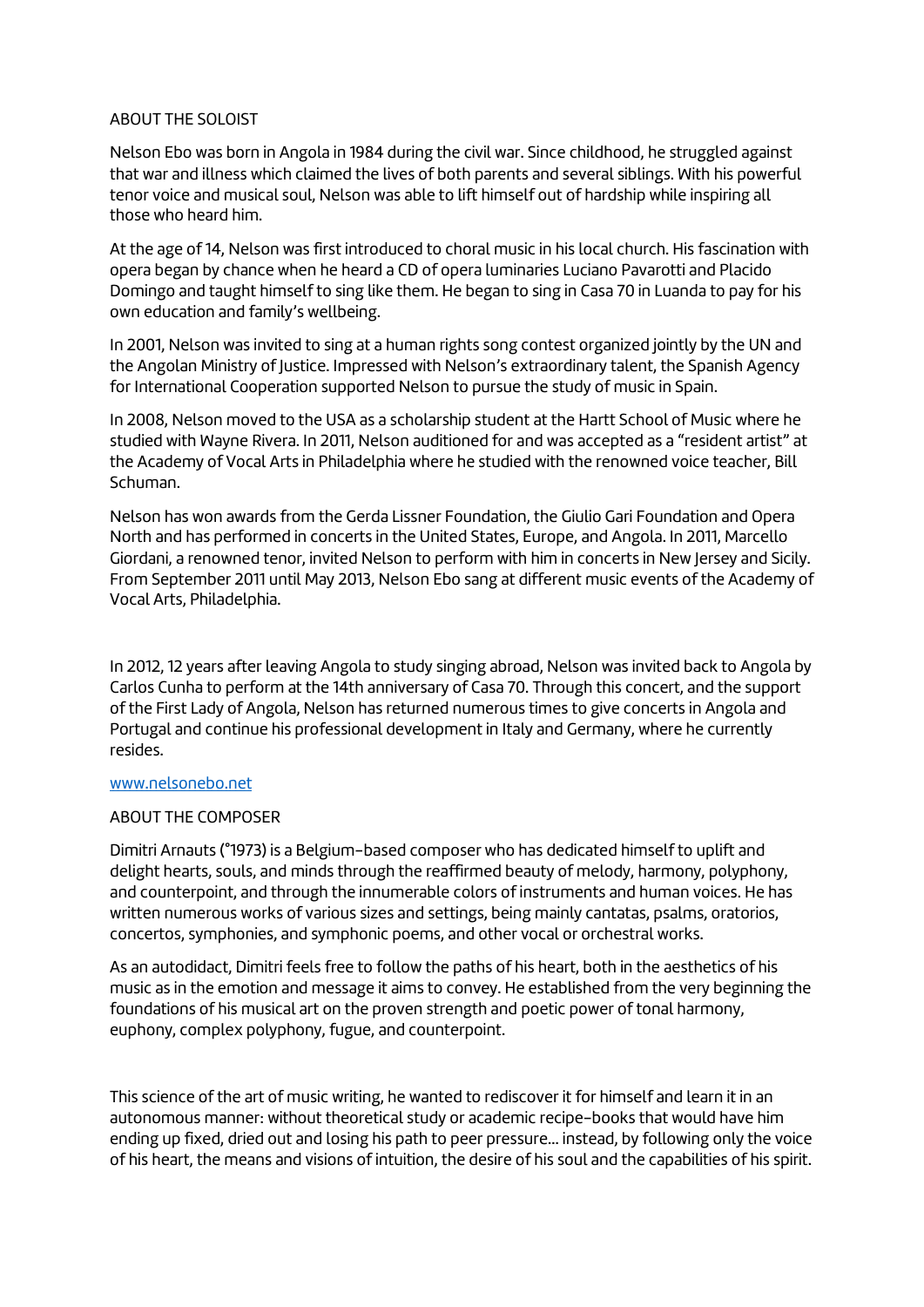Musically, Dimitri Arnauts admits humbly and gladly to be a modest and indebted disciple of the great Johann Sebastian Bach, at whose service he had the privilege to be moved, formed and inspired - through a year-long vocal practice of his Cantatas, Passions, Oratorios as a chorister.

His first concert contribution as a composer occurred in June 2012, when an excerpt of his tone setting of Psalm 100 (11') was performed by the Choir and Orchestra of the Chapelle des Minimes in Brussels, under the direction of Julius Stenzel.

In 2018 he conducted the premiere of his 'Requiem Sancti Michaelis' (50') at St.-Catherine Church, in Duisburg, Belgium. In May of the same year, his four-hands piano suite 'Humble Memories' (90') was premiered at BOZAR, Brussels, on the new Maene-Barenboim straight-strung piano.

He completed that year choral and orchestral conducting courses, in Oxford, UK (James Jordan and Steve Pilkington, USA) and in Sherborne, UK (with Maestro Rodolfo Saglimbeni, Venezuela and Amy Bebbington, UK), and film music composition courses at the HKU Utrecht, The Netherlands (with Pr. Rens Machielse).

He has also been selected to participate in the first edition of the International Masterclass 'Sacred Music Today' in Stockholm, Sweden, under the high patronage of the Lutheran Church of Sweden and the Pontifical Council for Culture of the Catholic Church.

The same year, his chamber music contribution to the international Flute Infinity project was premiered at the Slovacki Theatre in Krakow, Poland. This project resulted in a collective CD, issued by the DUX label, and proposed for nomination at the Polish Classical Music Awards by the label.

Dimitri started a position as Artistic and Choir Director of St-Cecilia's Choir at Saint-John-the-Evangelist Church in Tervuren, Belgium, as of December 2019.

He has published four albums of original music online, comprising organ solo works, choral works, vocal improvisations, electronic six-part fantasies, piano and synthesizer musings and two fulllength concert movies, totaling about 9 hours of new music, as well as numerous creative art videos and music clips.

His music has been premiered, performed or recorded internationally in various places: Belgium (BOZAR Brussels, Duisburg), Poland (Slovacki Theater Krakow, Tokarnia), United Kingdom (Chester, London), Germany (Hamburg), Lebanon (Beirut), Austria (Vienna), USA (New York, Princeton, etc...)

In early 2020, four of his planned symphonic premieres were cancelled due to the COVID-2019 Crisis and ensuing international restrictions.

During this COVID-19 Confinement period, he composed and produced a set of music videos with new original soundtracks, in collaboration with several established or upcoming artists from the USA, Lebanon, Austria, Belgium, Japan and Hungary.

In Autumn 2021, Dimitri's first full-size chamber opera will be created at the old Laeiszhalle-Elbphilharmonie in Hamburg, Germany.

Dimitri is also founding member of the new international composer collective Muse11, and an active member of the Flemish Composers' Archipelago COMAV...

[www.dimitriarnauts.com](http://www.dimitriarnauts.com/)